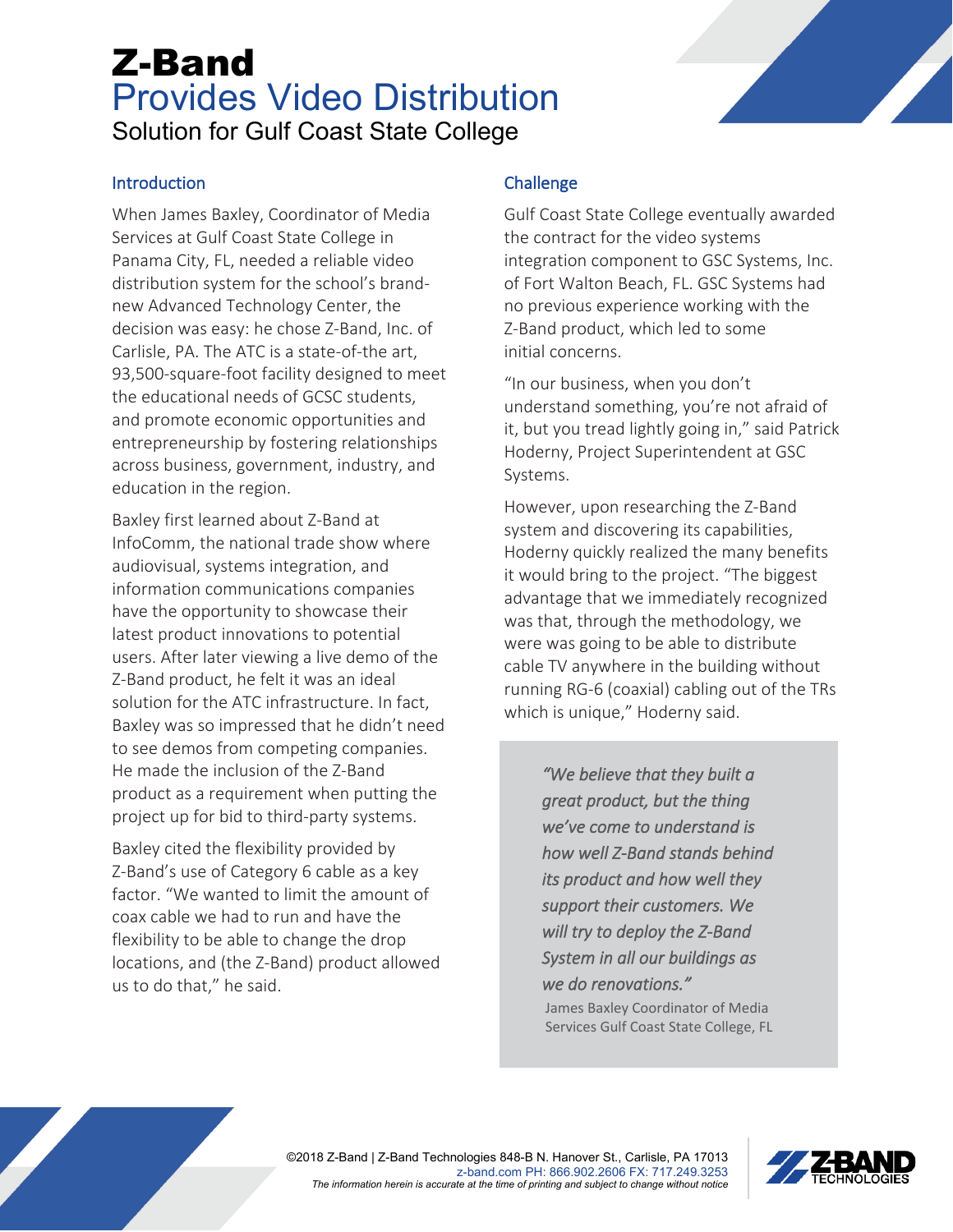# Z-Band Provides Video Distribution Solution for Gulf Coast State College

## *Gulf Coast State College Continued...*

Hoderny pointed out the advantage of using CAT 6 cable in the installation. "I think the coolest part about it is that you have one type of cabling that you can distribute not only data and voice on, but also cable TV," he said.

"Once we understood how it worked and started to plug it in and see what it did, we had no worries."

#### **Solution**

Current Setup Can Distribute Video to 140 TVs While Allowing Room for Growth The ATC setup consists of five 24-port and four 12-port "GigaBUDs," Z-Band's active RF video distribution hub that provides clear, consistent signal quality of up to 134 analog and 268 high definition channels, as well as hundreds of standard definition channels to multiple televisions. Additionally, 140 "GigaBOBs," remotely powered intelligent baluns, were installed to ensure high picture quality at each TV. Current system capabilities include video distribution to 140 televisions, including units as large as 85 inches.

The Z-Band system's user-friendly functionality will allow the school's AV staff to easily expand distribution to more TVs as needed. Through a process known as "cascading," where additional satellite "GigaBUDs" are connected back to the master hub via a simple plug-and-play

process, the system can provide a reliable signal to as many as 14,000 TVs. Z-Band provided superior support from beginning to end. Baxley and Hoderny both agree that the support Z-Band provided throughout the project played a crucial role in overcoming any obstacles along the way.

"This was the first time our integrator had put one of these systems in, and they were learning as they went," Baxley said. "This is where Z-Band shined. They actually helped us through things. They sent us some equipment to test and told us what we needed to do. That was the thing we were most pleased with: the support in getting it in and trying to make sure it was right, and helping an integrator who had never put one in to get it in right."

## **Results**

Hoderny had high praise for the way in which the Z-Band staff was able to quickly troubleshoot issues involving signal balancing. "Probably the most impressive part of the project was the support we got from Z-Band in trying to make the signal as crystal-clear as possible," Hoderny said.